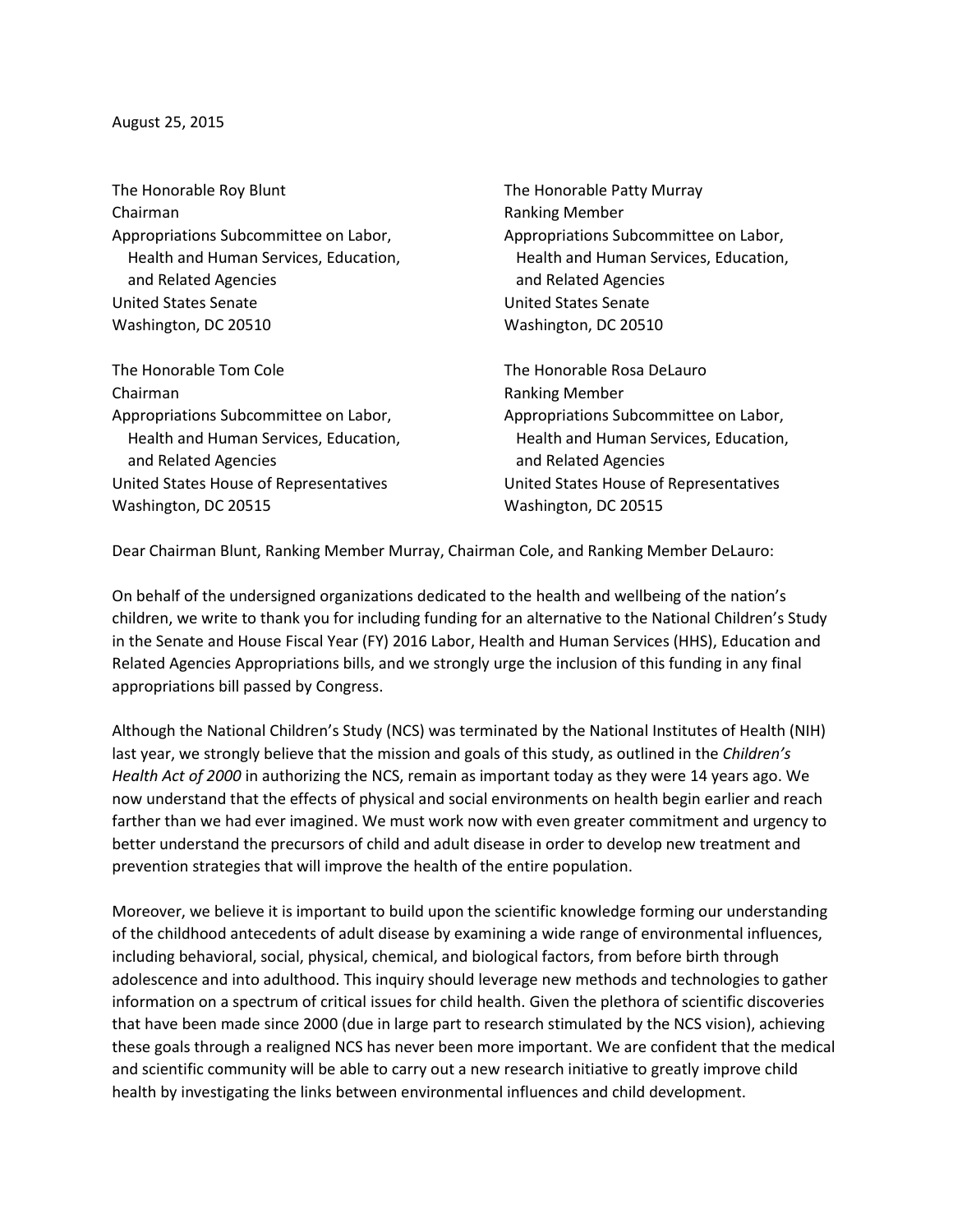In order to advance our understanding of child health and development as quickly as possible, we believe several components must be in place to ensure this endeavor can move forward rapidly and smoothly:

- In developing and guiding the new initiative plan, the NIH should utilize a formal scientific advisory mechanism that includes experts from all appropriate fields, patient representatives, and other stakeholders.
- The initiative should be longitudinal in nature, and should focus strongly on innovative approaches and technologies.
- The initiative should be directed to focus initially on conditions with high public health impact such as prematurity and other adverse birth outcomes, obesity, autism, asthma, and mental health disorders.
- NIH should be directed to ensure that these funds supplement and do not supplant ongoing or planned children's health research.
- The initiative should be subject to regular independent review from an entity such as the Institute of Medicine (IOM) of the National Academies of Sciences, Engineering and Medicine.

Thank you for your sustained support of child health research. If we may provide further information or assistance, please contact James Baumberger with the American Academy of Pediatrics at [jbaumberger@aap.org](mailto:jbaumberger@aap.org) or James Gelfand with the March of Dimes at [JGelfand@marchofdimes.org.](mailto:JGelfand@marchofdimes.org)

## Sincerely,

Academic Pediatric Association AIDS Alliance for Women, Infants, Children, Youth & Families American Academy of Pediatrics American Academy of Sleep Medicine American Association for Clinical Chemistry American Association of Child & Adolescent Psychiatry American Congress of Obstetricians and Gynecologists American Pediatric Society American Psychological Association American Public Health Association American Society for Bone and Mineral Research American Society of Pediatric Nephrology American Thoracic Society Association of Asian Pacific Community Health Organizations Association of Population Centers Association of Medical School Pediatric Department Chairs Association of State and Territorial Health Officials Association of Women's Health, Obstetric and Neonatal Nurses Child Neurology Society Children's Health Fund